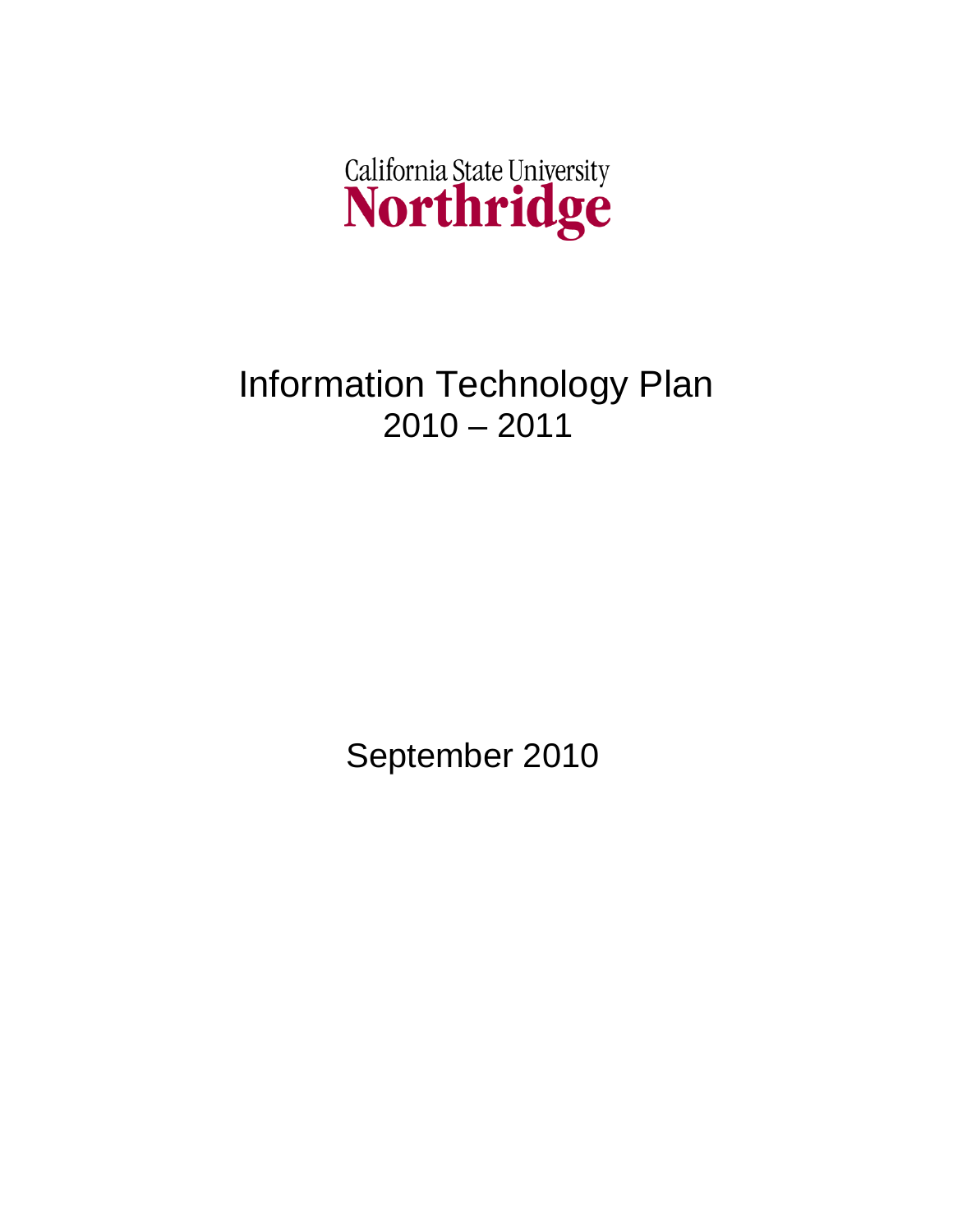The FY10-11 IT plan was developed through collaboration with IT staff and engagement with IT governance groups. In the budget-constrained environment, the plan focuses on projects that streamline service delivery, continue to expand self-service, create technology cost savings and efficiencies, eliminate duplication and position us to further leverage newer technologies such as virtualization and Web2.0 technologies.

Over the next year, CSUN will engage in a participative process to create a digital master plan, **IT Vision@2015**. Much like the campus master plan establishes a blueprint for the future look of the physical campus; the digital master plan will establish a five-year direction for information technology. Jointly led by the Provost and Vice President for IT, the digital master plan will articulate the vision for how technology will support learning, scholarship, research, student support, and administrative operations in 2015.

The remainder of this document is organized in three sections. We begin by summarizing some of the key campus technology accomplishments completed last year. We then propose a set of strategies and initiatives to continue to move CSUN's agenda for technology forward including the development of a Digital Master Plan over this next year. The third section discusses how the IT division is evolving the use of metrics.

## ACCOMPLISHMENTS FY 2009-2010

The following is a list of accomplishments that were completed during the FY 2009-2010 year. The FY09-10 IT plan was developed before the full extent of the impacts on CSUN of the economic recession and the state budget crisis were known. Budget cuts and staff furloughs curtailed the resources available to invest in the implementation of many of the planned initiatives. In addition, decisions were made to focus on some new priorities to facilitate cost savings, efficiencies and productivity gains across the university.

- Continued to expand **Faculty Technology Center** services, training and documentation.
	- **Faculty Associates** helped in the development of Moodle workshops and training documentation. They held office hours to provide support and instruction for faculty and developed best practices in the use of technology in effective teaching.
	- **Teaching and Learning Bytes**, a forum for faculty to share how they are using technology in their teaching, continued in reduced mode due to state mandated furloughs.
- Enhanced Hybrid and Online Learning.
	- Implemented Moodle as CSUN's **primary Learning Management System.** Migrated course content from WebCT and Blackboard to Moodle, developed and delivered a series of Moodle workshops, and developed training guides and tutorials.
	- Collaborated with the Library to **integrate library services into Moodle.**
- Improved Ease of Use and Support for **Smart Classrooms**.
	- Established a **consistent smart classroom computer environment** with a standard image for classroom computers.
	- Equipped **100% of smart classrooms with standard technology,** including projector, laptop computer connection, VCR/DVD and user-friendly control system.
	- Established a **single smart classroom phone number** for faculty to call to request classroom support IT Help Center staff triages the calls and forwards if necessary to the appropriate college or IT technicians.
- Focused on student enhancements in CMS SOLAR and enhanced SOLAR self-service providing increased functionality for students, faculty and staff, while reducing support/maintenance work where possible.
	- Developed a **new portal page for applicants and admitted** students using Web 2.0 functionality and design.
	- Implemented student (and employee) **Electronic Funds Transfer (EFT)** used for electronic refund checks.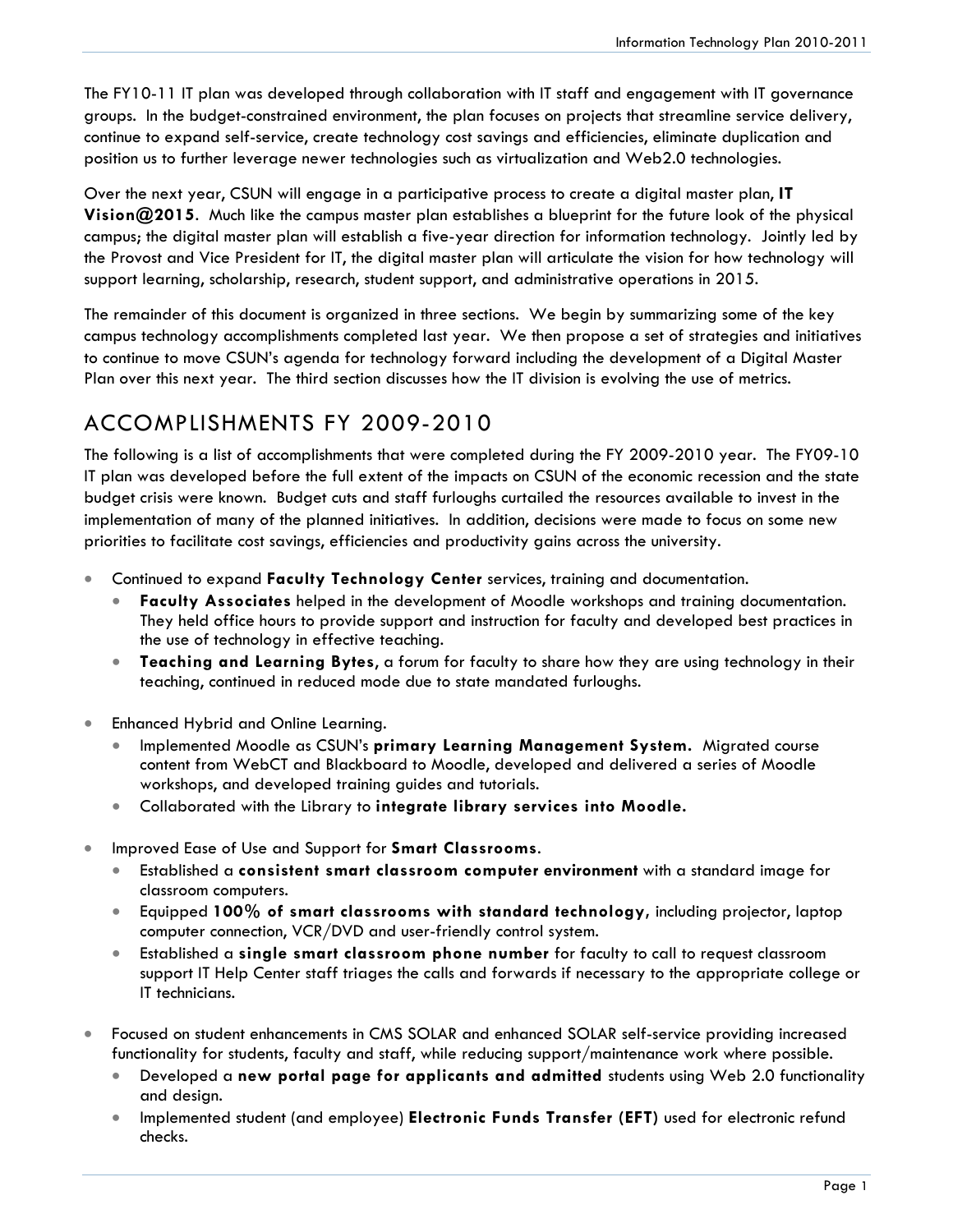- Implemented **Demand Pay** functionality that enables the collection of fees for classes during registration and reduces the time the university spends in collections efforts.
- Worked with parking permit software vendor and Department of Public Safety to implement functionality for students to purchase **parking permits online**.
- Continued enhancements to **My Academic Planner** (MAP) to permit new transfer students and first time freshman to use MAP. College major road map guides and prerequisite checking are now available.
- Reviewed **SOLAR student modifications** and identified those which could be replaced by functionality in the upcoming upgrade in order to reduce the overall support.
- Implemented a **new version of DARS** interfaces to ease future upgrades from the vendor.
- Implemented the PeopleSoft **recruiting module** to automate recruitment processes and provide managers access to applicant data in order to streamline the recruitment process.
- Identified over thirty technology related initiatives that yield potential **cost savings and efficiencies**.
	- **Discontinued the use and maintenance of underutilized or aging technologies such** as Meeting Maker and the modem pool.
	- **Merged A&F and SA local desktop and server support staff with** the IT division to create consistent support processes.
	- Planned and completed **email migration projects for faculty (Exchange) and students (Gmail)**.
	- **Expanded Self-Help** options to enable users to answer their own technology questions via training guides and FAQ's (Microsoft, Moodle, Wireless Access, etc.). Expanded the number of searchable IT questions and answers in "Ask Matty!"
	- Implemented a **remote support tool** for use by the Help Center to troubleshoot users' computer questions by being able to view and navigate the user's computer remotely.
	- Piloted the **Virtual Information Security Center** to provide core IS services to eight campuses and eliminate the need for duplication of local services.
	- Piloted the **Virtual Computer Lab** using NCSU open source software to allow faculty and students to access specific software applications from any computer on or off campus.
	- Created a more efficient **telephone bill payment process** for the university by eliminating chargebacks.
- Continued to improve and sustain a **secure and reliable infrastructure**.
	- Evaluated and implemented **encryption for server backups for confidential data**.
	- Implemented the (Chancellor's Office-mandated) **Federated Identify Management** project to provide connectivity system-wide to resources including the CFS data warehouse.
	- Planned the **network and telecomm installation in the Valley Performing Art Center**.
	- Enhanced the **wireless network** to increase coverage and density of existing network (including Bayramian Hall, Bookstore, Library and Sierra Center), cover some interior spaces not previously covered (Chicano House and Matador Hall), student housing, and exterior spaces not previously covered (G3 and tennis courts).
- Measured student, faculty and staff satisfaction and utilization of CSUN technology and technology services.
	- Administered the second **annual IT survey**.
	- Administered the **ECAR Study of Undergraduate Students and Information Technology**, a longitudinal study that seeks to understand how information technology affects the college experience.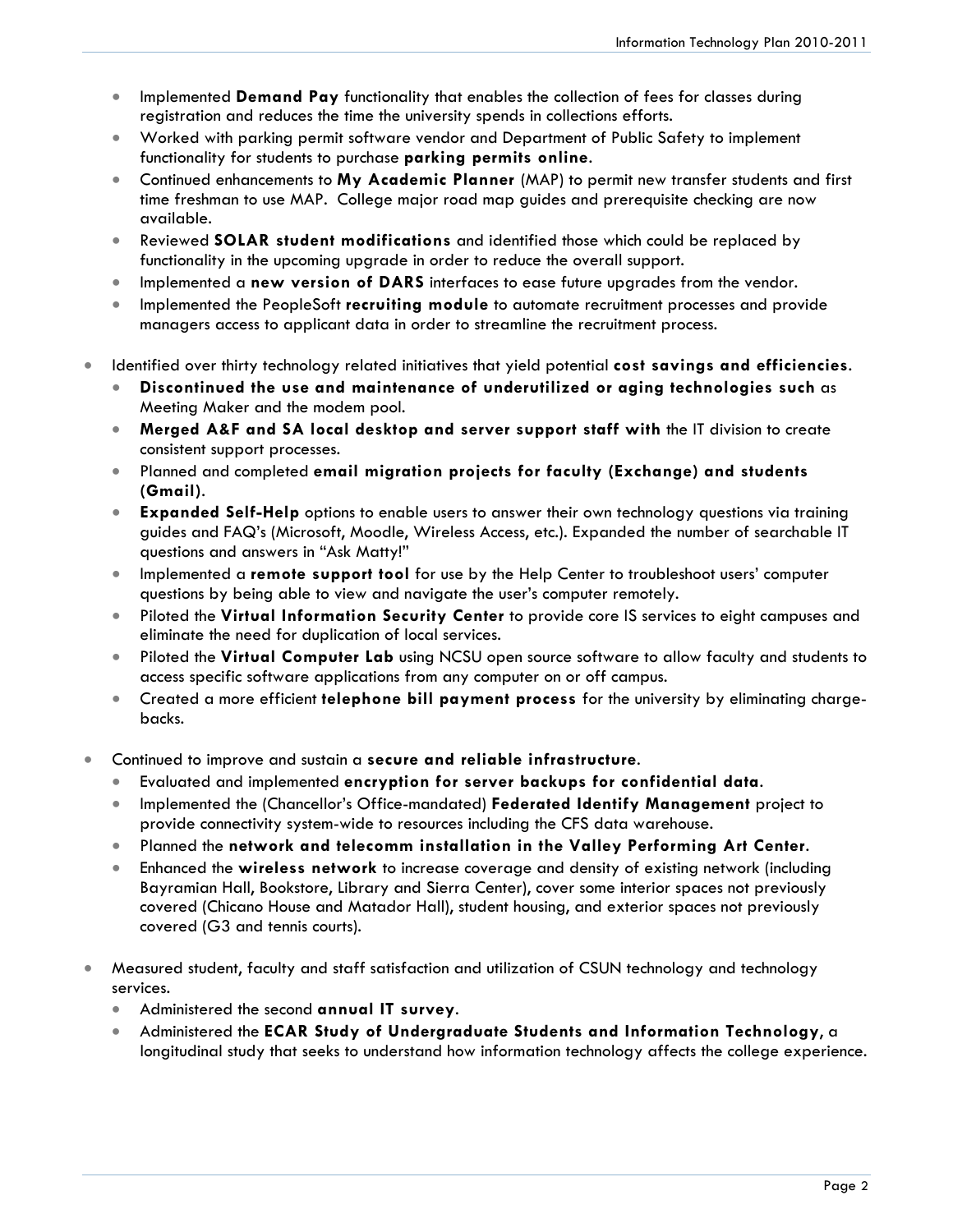# IT PLANNING STRATEGIES, FY2010-11

This section describes the strategies that remain the priorities for CSUN Information Technology in FY10-11. Most are continuations of multi-year initiatives to improve the ability to use technology to meet the institution's strategic goals. Additionally, over the next year, CSUN will engage in a collaborative process involving students, faculty, and staff to create a digital master plan. The digital master plan, IT Vision@2015 will articulate our vision for how technology will support learning, scholarship, research, student support, and administrative operations by 2015.

The accomplishment and strategies sections are color coded to link back to the University Planning Priorities, identified by the following colored bullets.



- **1. Continue to enhance the tools and support for more extensive use of hybrid and online learning and continue improving technology in traditional classrooms.**
	- Refine support models for course redesign that **expands support for hybrid and online learning** by optimizing instructional design expertise throughout the campus.  $\bigcirc$  OO
	- Continue **support, training and adoption of Moodle**, including expanded integration of other tools and services with Moodle to create a robust virtual learning environment.  $\bigcirc \mathbb{O} \bigcirc$
	- Develop **enhanced video production** services and related media services support.
	- Expand **thin client** to all smart classrooms and deploy in some labs.
	- Expand the use of **virtual application delivery systems**, such as the CSU Virtual Computing Lab to provide students with increased access to course lab software.  $\mathbf{\circ} \mathbf{\circ} \mathbf{\circ}$

#### **2. Enhance access to information and improve business processes.**

- Complete much of the **HR/SA9.0 upgrade** (expected complete by October 2011). To reduce maintenance work, remove approximately 10% of the SA modifications and replace at least one legacy high impact student modification with a non-PeopleSoft (Java) web application.  $\odot$ O
- Implement **Web 2.0 technologies in the portal** for existing students and expand to a fully unified portal for students, faculty and staff.  $\bigcirc \bigcirc \bigcirc$
- Implement **mobile web access** for some SOLAR web pages for students to access campus information from web browsers on their phones.  $\overline{O} \overline{O}$
- **Pilot conversion of campus forms to online web forms** to develop a model for broader expansion. This includes development of web applications to collect data from a web form to store in a database and enable data to be transmitted to another unit or system.  $\circledcirc$
- Implement a new **broadcast email tool** to help effectively communicate.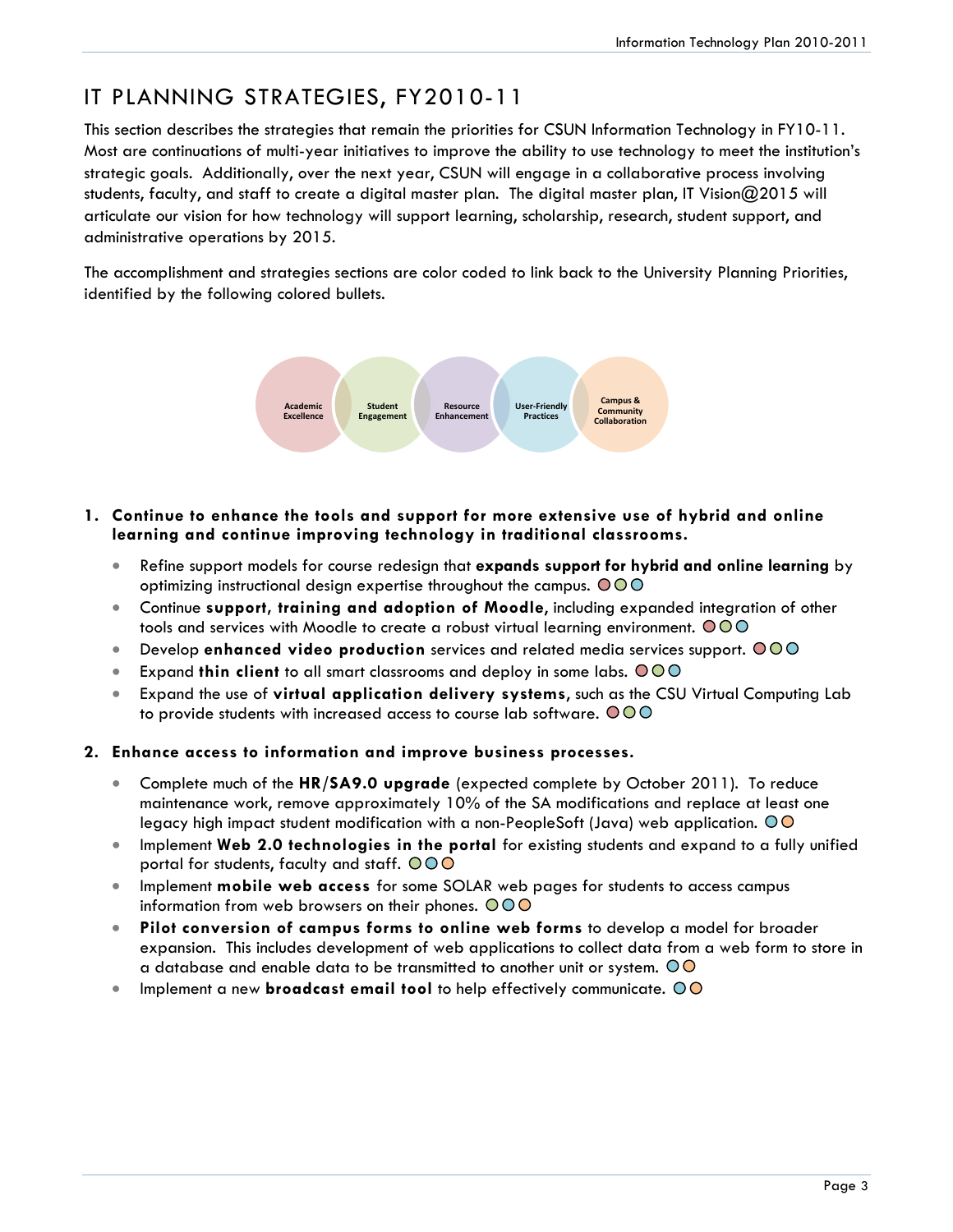#### **3. Enhance data and tools to better support analysis and decision-making.**

- Implement a **Student Data Warehouse** to allow us to more easily analyze data drawn from multiple systems (including SOLAR SA) to support data driven decision-making, assessment and planning. The student data warehouse will also serve as a data repository to feed other applications.  $\circledcirc$
- Continue to implement features in **My Academic Planner (MAP)** such as deploy the roadmaps for transfer students, migrate legacy student plans into production, and enable students to see multiple schedules that will satisfy their planning requirements and automatically feed their planned courses into SOLAR as they register for a particular semester.  $\bigcirc$  OOO

#### **4. Implement cost effective and efficient management of desktop and lab computer environment.**

- Refresh desktop and lab **hardware and software standards** and use consistently across campus where possible. This includes focus on licensed software servers, virtual labs, and thin client hardware. OO
- Develop **standard hardware and software procurement processes**, enabling cost effective vendor negotiations and effective management of campus hardware and software inventories.  $\circledcirc$
- **Consistently manage University desktop and laptop** Windows computers using Active Directory. OO
- Deploy **desktop power management** to all Windows desktop machines and implement best power management practices for Apple desktop machines.
- Continue to **expand self-help resources** (training guides, etc.) on the IT website for the applications supported by IT, such as Moodle, SOLAR, and Microsoft Office.  $\bigcirc$
- Transition IT, Advancement, A&F and SA staff to use the **IT Help Center** as the primary help resource. OO
- **5. Continue to enhance and sustain a secure and reliable infrastructure.** 
	- Refresh CSUN's **business continuity plan**.
	- Implement and test a means to support the **minimal technology services needed for teaching and learning in the event of a disaster.**
	- Identify and segment all **Payment Card Industry devices** into one network zone. This applies to systems processing or storing credit card information. OO
	- Implement **single sign-on to multiple campus systems**.
	- Implement post-pilot, first year operations of the eight-campus **Virtual Information Security Center.**
	- Implement the CSU system wide IS policies with procedures/standards.  $\overline{O}\overline{O}$
	- Expand CSUN use of **private CSU cloud services** and public cloud services.
	- Finish **consolidating duplicative services across campus** such as domain, virus and patch and web servers.  $\overline{O}O$
	- Enhance **file services (uDrive)**; develop best practices for management and backup of user files. OO
	- **Virtualize server applications** wherever feasible.
	- Implement **data center automated monitoring**/alerting tool.
	- Enhance **video streaming and** video-on-demand infrastructure.  $\bigcirc \bigcirc \bigcirc$
	- **Encrypt hard drives** that store (level 1) confidential data.
	- **Enable the "n" wireless standard** in all state-owned buildings.